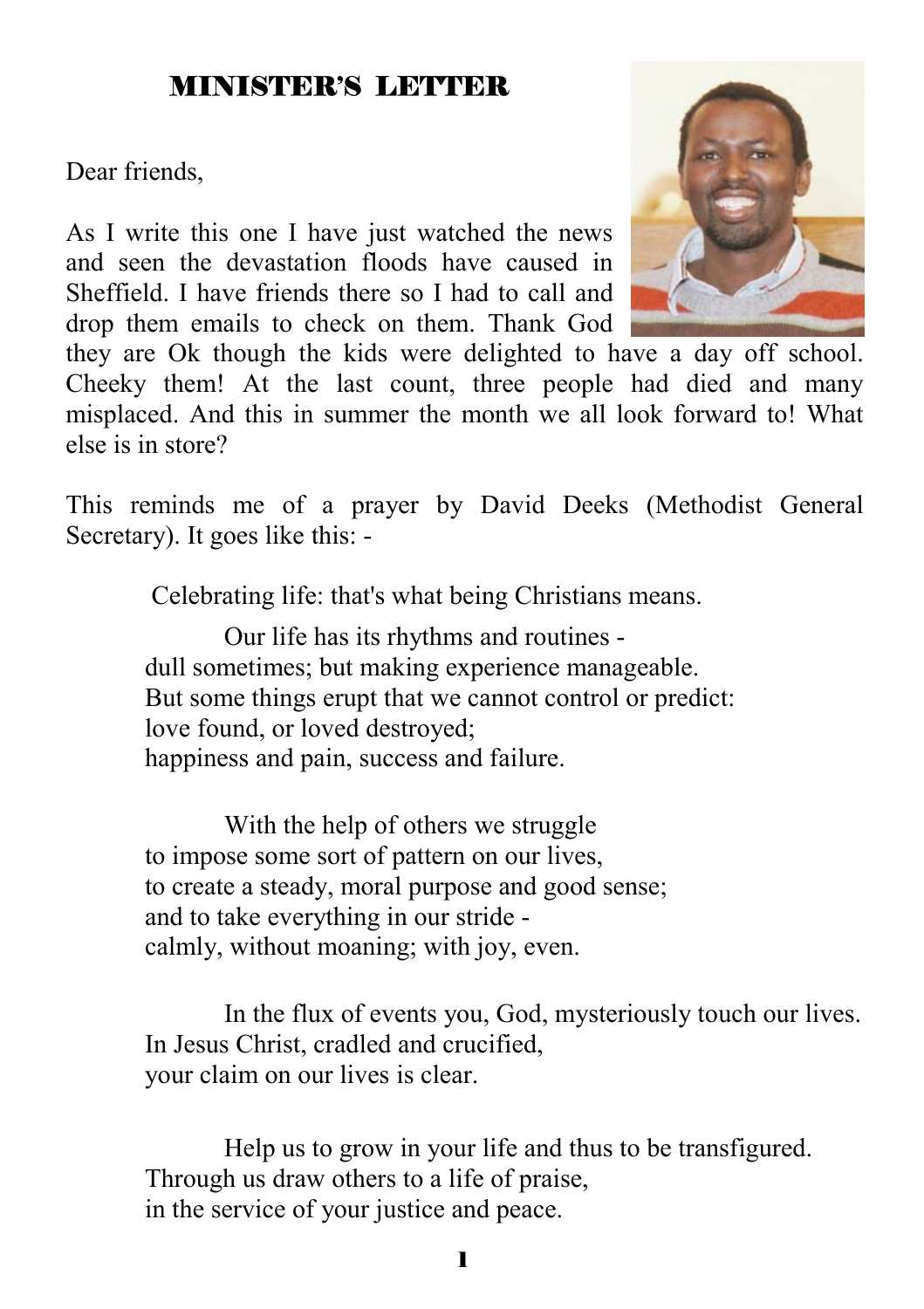What a summer for me! I was just preparing to remember my sister who died this month 2 years ago when I received some very sad news. You might have heard already how a friend of mine, Rev David Gichuru died in a California beach trying to safe the live of his son. He has been a friend since boyhood and we called or emailed each other almost daily. David went to enjoy summer break and took his family to California. They went out to swim when a rip current swept his son towards the deep. He swam in, got him and handed him to the lifeguard but failed to swim out. They got him out immediately but it was too late.

 What all these has taught me is that we plan our lives but God determines whether our plans are accomplished. It has also taught me the value of life and those around us. And no time is better to do that than the summer despite all the events I have just mentioned. God gives us our friends, our families, our neighbors for a reason. They are there to add to our happiness and to enjoy life with. How sometimes we take that for granted. Not least in church life. In our revised Vision for Mission we have put church live team as a key area. This is the team to continue planning our social life as a church. We are not bad at that but we need to ensure that as many of our members as possible participate.

 One time of social activity I look forward to is Swanage weekend. I hope you are coming to this one. It is a happy moment and attracts very many members of the church family both regular and those who come occasionally. Ann who is now heading our Church life team has indicated to me that there will be another Sigma (drama) event towards the end of the year. We thank God for those who are able to participate in this and produce amazing dramas that give us all a reason to gather and share time with each other.

 May the Lord teach us in all our interactions to enjoy life with each other to the fullest for we neither know the time nor the hour.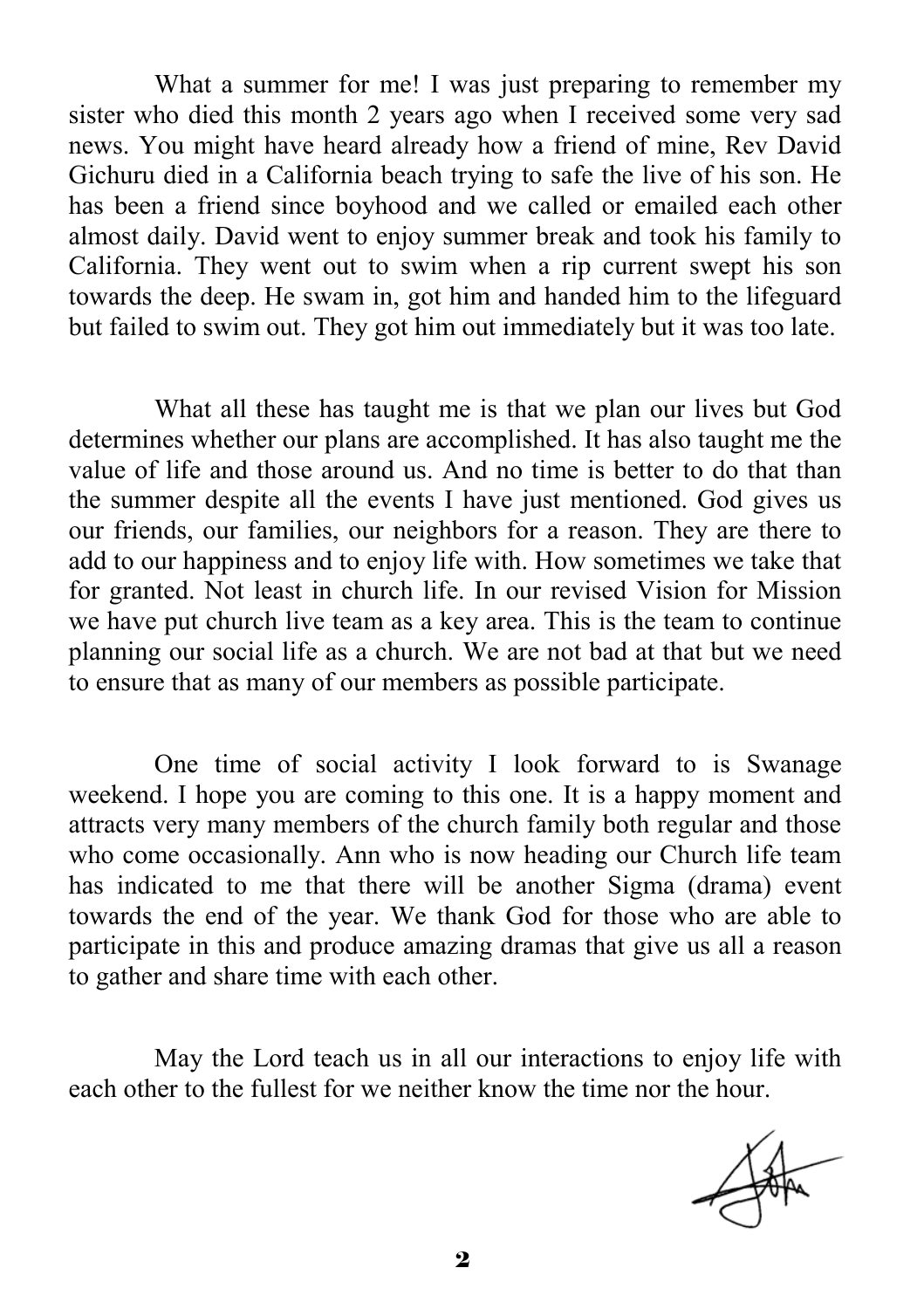# A LETTER FROM BARRIE TABRAHAM WIMBLEDON CIRCUIT SUPERINTENDENT

#### Dear Friends

Even though my last letter to you was only written two months ago, we are in a circuit where things move on apace!

 Nationally, the events celebrating of the 300th anniversary of the birth of **Charles Wesley** continue, the London choir will have recorded its Songs of Praise by the time you read this, and a national event is being planned for December. Don't forget our own celebration on **September 30th at 6.30 pm** at Raynes Park!

 In all the flurry of activity concerning 'CW', however, we are in danger of forgetting the anniversaries of two other very important movements:

 1) The **Primitive Methodists** which, though not becoming a separate movement until 1811, had their origins in the 'camp meetings', the first of which was held on Mow Cop (in Cheshire) in May 1807. The Methodist Conference, which met that year in Liverpool, referred to these meetings as 'highly improper and likely to be of considerable mischief (!) - no more than many Anglicans thought of the early Methodist gatherings sixty years previously! And though the Primitives eventually became as conventional as the Wesleyans, with their own circuits, districts and conferences, they made an enormous contribution to life of the Church until 1932. Methodism, as with all denominations, has always needed 'ginger groups' to keep it on its toes and spiritually well-exercised - and it always will.

2) The **Abolition of Slave Trade** also dates from 1807, though it is a sobering thought to remember that it took more than a quarter of a century of campaigning before slavery *itself* was abolished in the British Empire. We will support and pray for the work of **'Set All Free',**  representatives of whom spoke very movingly to the Spring Synod.

#### **The Circuit Meeting**

 Not a dull topic to write to you about! As a body it is multi-functional, i.e. it is a legislative body, but also a forum and a point where

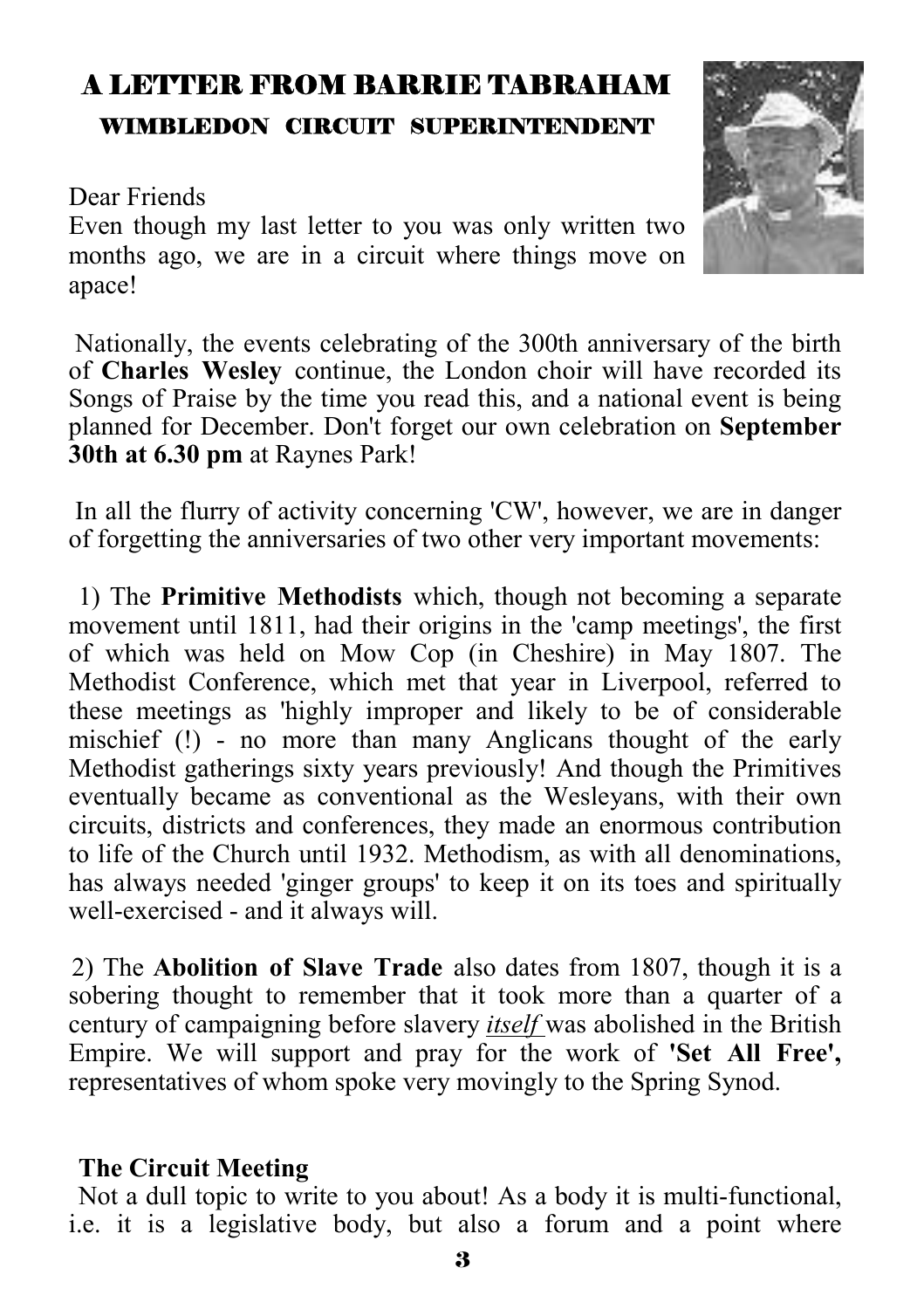representatives from the local churches can celebrate the work of God in our circuit, and plan mission strategy. CPD (our 'rule book') defines the Circuit as 'the primary unit in which Local Church express and experience their interconnexion in the Body of Christ, for purposes of mission, mutual encouragement and help.' It seems to me that the underlined words are the key to holding a good Circuit Meeting.

 Some years ago it was streamlined, and we now have three meetings annually, each with a slightly different emphasis. In **September** the meeting considers items from the wider Church and engages in planning for the future. The **February** one is largely administrative and is concerned with housekeeping matters. In **June** there is an opportunity to have a freer agenda: this time we shall be having a presentation from Christ Church with St Philip (Worcester Park), concerning their 'Future Links' project.

 Do remember that, in addition to a Steward and the Treasurer, each church sends up to three people elected by its Church Council as representatives. Please ensure that your church is well represented!

 I've just finished watching an episode of **"The Apprentice"** on TV for the first time, and a thought struck me. What is the relationship between the concept of *'apprentice'* and that of *'disciple'* - the latter with which we are very much concerned as Christians? Space prohibits an exploration of their theological significance and Biblical background, but it seems to me that there is a challenge for us here, which is hinted at in the overlapping word-fields of the two terms.

 Put briefly, how can we as churches in the Wimbledon Circuit, Christian communities set in a busy world concerned with efficiency and achievement, be efficient *ourselves* without losing our integrity? How can we, as 'good stewards of God's varied grace' (1 Peter 4: 10), maximise the talents he has given us, and at the same time be faithful to the Gospel of Jesus Christ?

 In a climate of retrenchment which is seeing the Methodist Church facing some very difficult choices, let us pray that we can achieve the right balance between the two concepts. Are they reconcilable?

Some final matters:

• **Membership Returns** - whilst it is heartening to know that overall,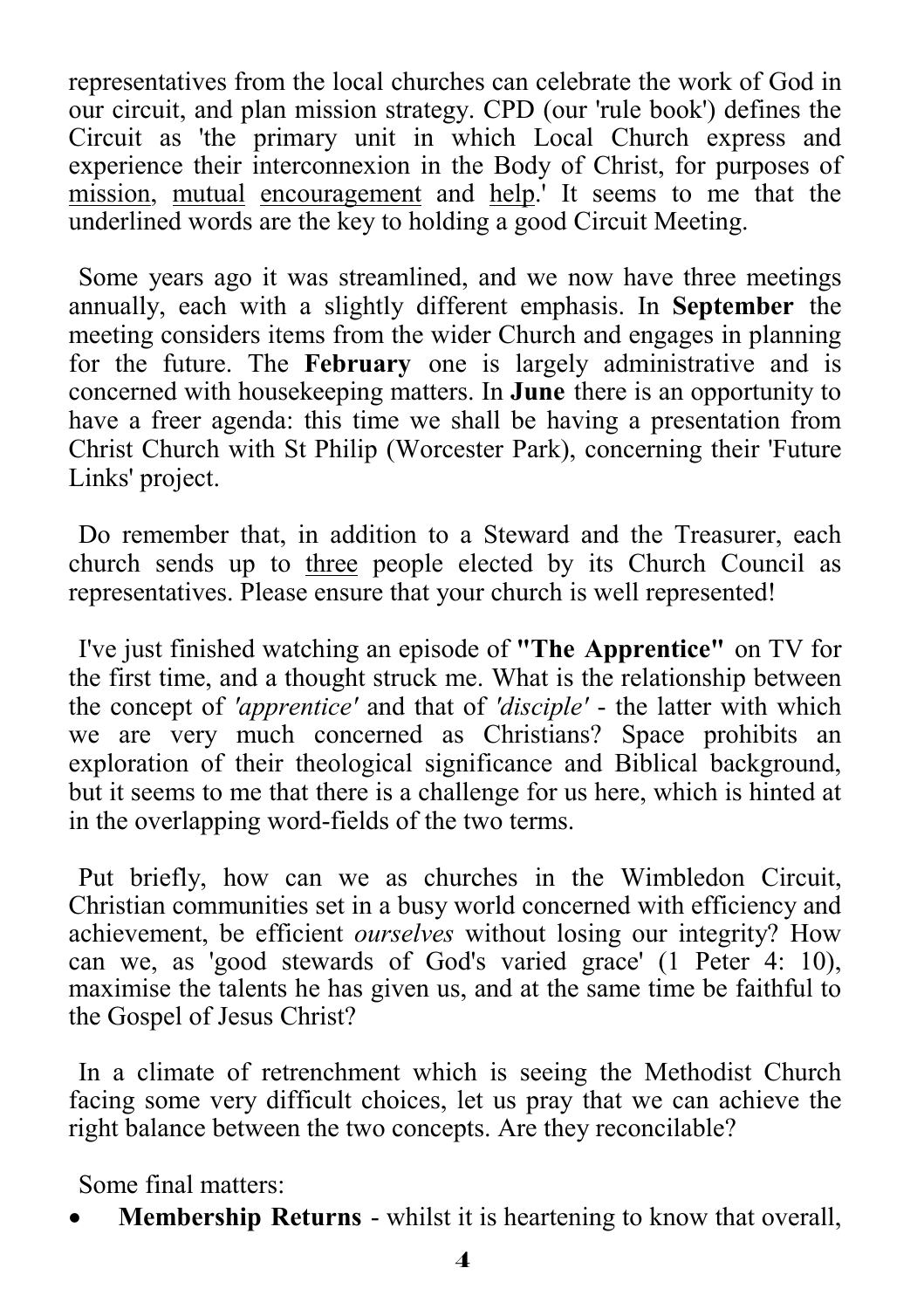we seem to be replacing losses by making *new* members, we should endeavour to make our membership statistics as realistic as possible!

• A reminder that all churches should have a **Reserves Policy** and that a copy of your annual report should be sent to Nwabisa Ewing at the District Office for information.

#### **Some important dates for your diaries:**

- $\hat{\mathbf{\Phi}}$  Monday 18th June Circuit Meeting at (7.00 pm for 7.30 pm) at **Wimbledon**
- = 8th 22nd August a group from the Circuit visits **Kenya**
- = Saturday 8th September 10.00 am District Autumn **Synod** at Westminster Central Hall.
- $\hat{\tau}$  Saturday 22nd September 4.00 pm provisional date for the re-opening of the premises at **Worcester Park**
- = Sunday 30th September 6.30 pm at Raynes Park Circuit Service to mark the 300th anniversary of the birth of **Charles Wesley**

### **People in the news**

- Our thanks go to **Valerie Smith** for planning the Circuit Quiet day and **Rev Peter Catford** from the Kingston Circuit for leading it.
- I have received a letter from **Margaret Watts,** thanking our circuit for the contribution we made to her retirement gift. She served the Chairs in the former London South-West District efficiently and graciously for many years, for which we are grateful.

### **On a Personal note:**

 I wish to thank everyone for being so understanding regarding my brief but frequent visits to Epsom Hospital. Apparently, my heart condition is very unusual and has presented the cardiologists with 'a challenge', to borrow one of their phrases. Following my most recent spell, my medication has been changed (again) and we shall await developments!

> Peace be with you all. *Barrie*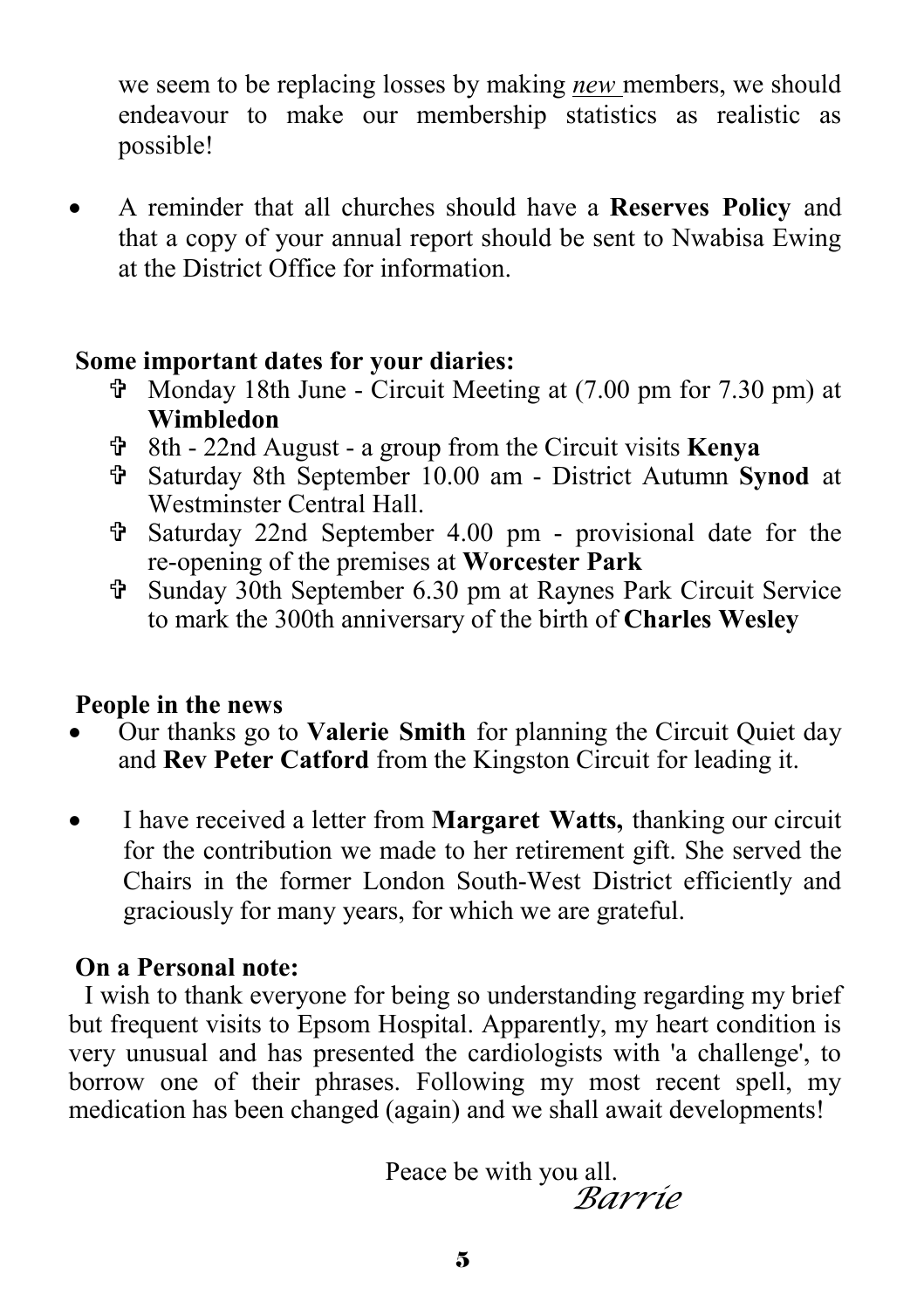# THOUGHT FOR THE MONTH JULY 2007

 A long established local furniture store stands empty and forlorn. In the window is a statement saying that it "has gone into liquidation". What a depressing expression that is – like water



disappearing down a plug-hole, never to be seen again. Do churches go into liquidation or do they just close and vanish without trace?

 The Leadership Team have produced a booklet entitled "We have a financial crisis…" and obviously we cannot continue for much longer running on a deficit of £390 a week. Suggestions are made about what you and I can do. Giving more is one aspect of it but I was pleased to see that at the top of the list of things to do was "I will bring the church's financial problems to God in my prayers". May I suggest that we should also DO something to help God answer our prayers? In situations like the one we're in we should not just pray then sit back and wait for God to answer our prayers.

 I started teaching in 1954 and my starting salary was not brilliant. We were never in debt (to my generation owing money to anyone was a disgrace). But it was a struggle to make ends meet. The solution was to get an additional income by taking evening school classes. Now we as a church cannot take on an extra job but we can do more to help ourselves. In 1994 we celebrated our  $60^{th}$  Anniversary and on  $7^{th}$  May that year I organised a Church Family Concert. The programme stated quite emphatically "All Proceeds to Church Funds".

 In the past I and others have organised fairs which raised substantial amounts for the church. Other churches have fairs, concerts, book sales, coffee mornings and so on to augment their income, so why don't we? Apart from anything else, such things make us known and may bring others into the church.

 Of course, we should increase our giving if we can afford it, but that1s not easy for those of us who are on pensions which increase by far less than the rate of inflation each year, but let's get together and help our church to survive through our combined efforts.

*Bill Cox*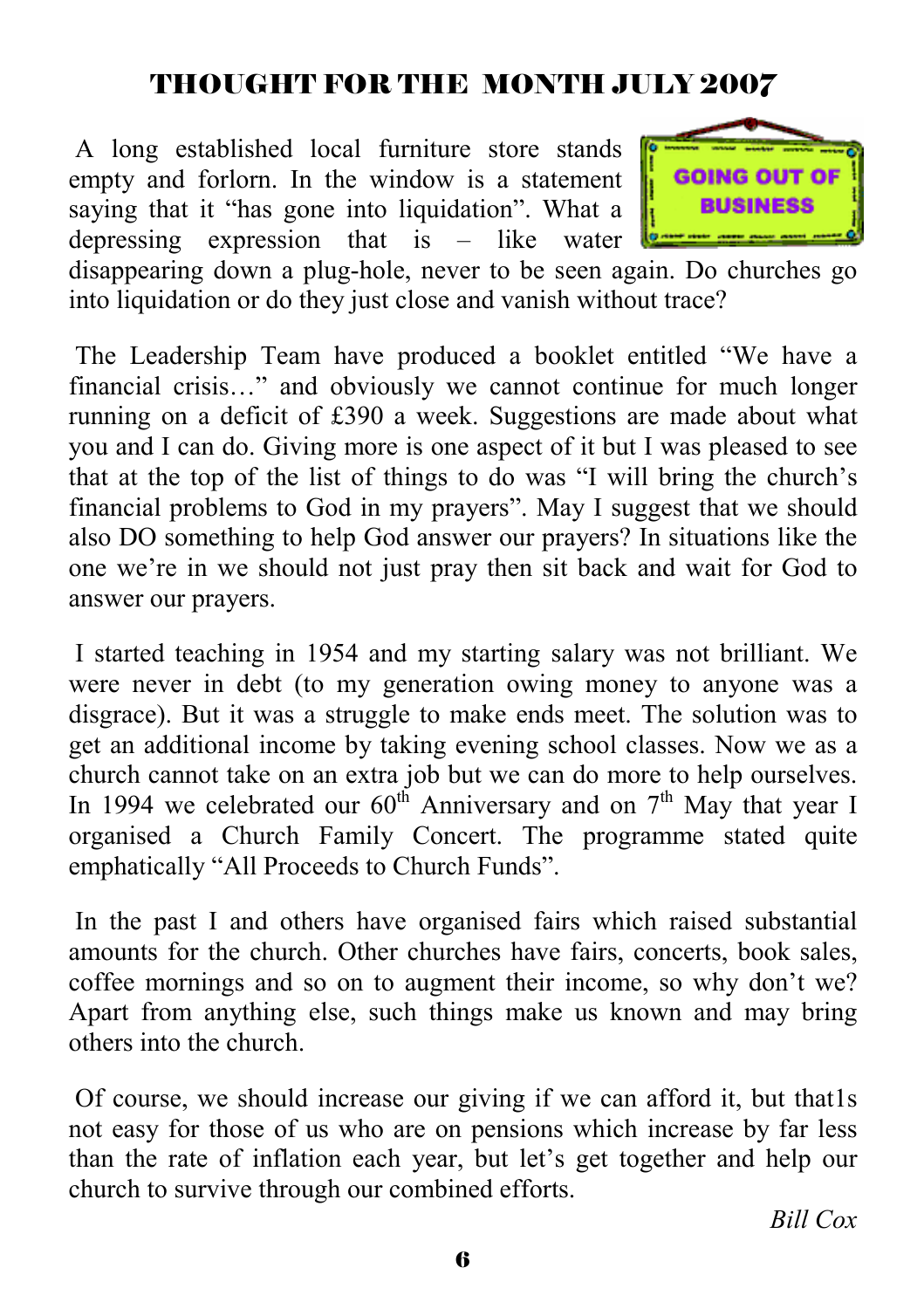# AND A THOUGHT FOR AUGUST……



 There is an erroneous assumption that everyone goes away in August, so activities cease. In fact, only those who teach or have children of school age take holidays in August because of the steep rise in costs! Because things close down, for many older people, and particularly for those living alone, August can be a long and depressing month. Spare a thought for anyone you know in that situation and, if you can, invite them round for a cup of tea one afternoon. It doesn't take much to cheer somebody up.

*Bill Cox* 

### THE CHOIR OF THE SIERRA LEONE SCHOOL FOR THE BLIND

 $\left| \alpha \right| < 0 >$ 

Ron and Liz Fennell are active members of Methodist Central Hall Westminster, and know the country and the school very well as they return to work in the country as volunteers every year. Together with A small group of volunteers are bringing The Choir of the Sierra Leone School for the Blind to UK in August 2007. Peter Penfold (British High Commissioner to Sierra Leone 1997-2000.) is the chair of the group.

There are 20 children and young people in the choir. All are blind. A number were blinded by the rebels during the terrible 11 year war that devastated the country. Others lost members of their families. The school was badly damaged and had to be evacuated. The war finally ended in 2002. Since then the school has been struggling to get back on its feet.

The Revd. Martin Turner, Superintendent Minister at Methodist Central Hall Westminster has generously agreed to allow the choir to have their final concert in the Grand Hall on Friday  $17<sup>th</sup>$  August 2007 at 7.30 pm.

#### **For further information contact Liz or Ron Fennell 01895 238635 ron@ronaldfennell.co.uk or liz@ronaldfennell.co.uk**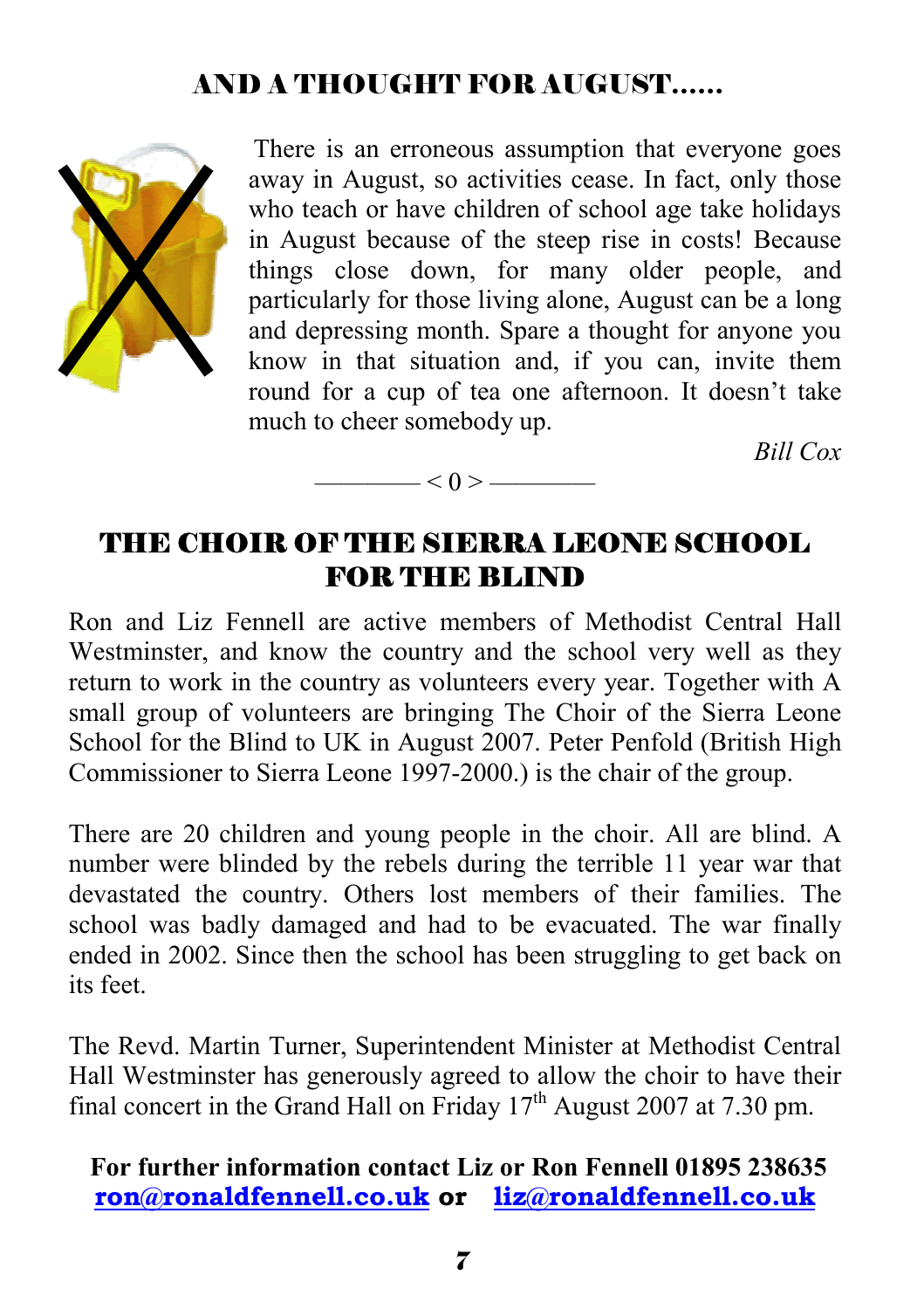# PUZZLE CORNER 1

As Summer is here we have more puzzles and colouring pictures for you!

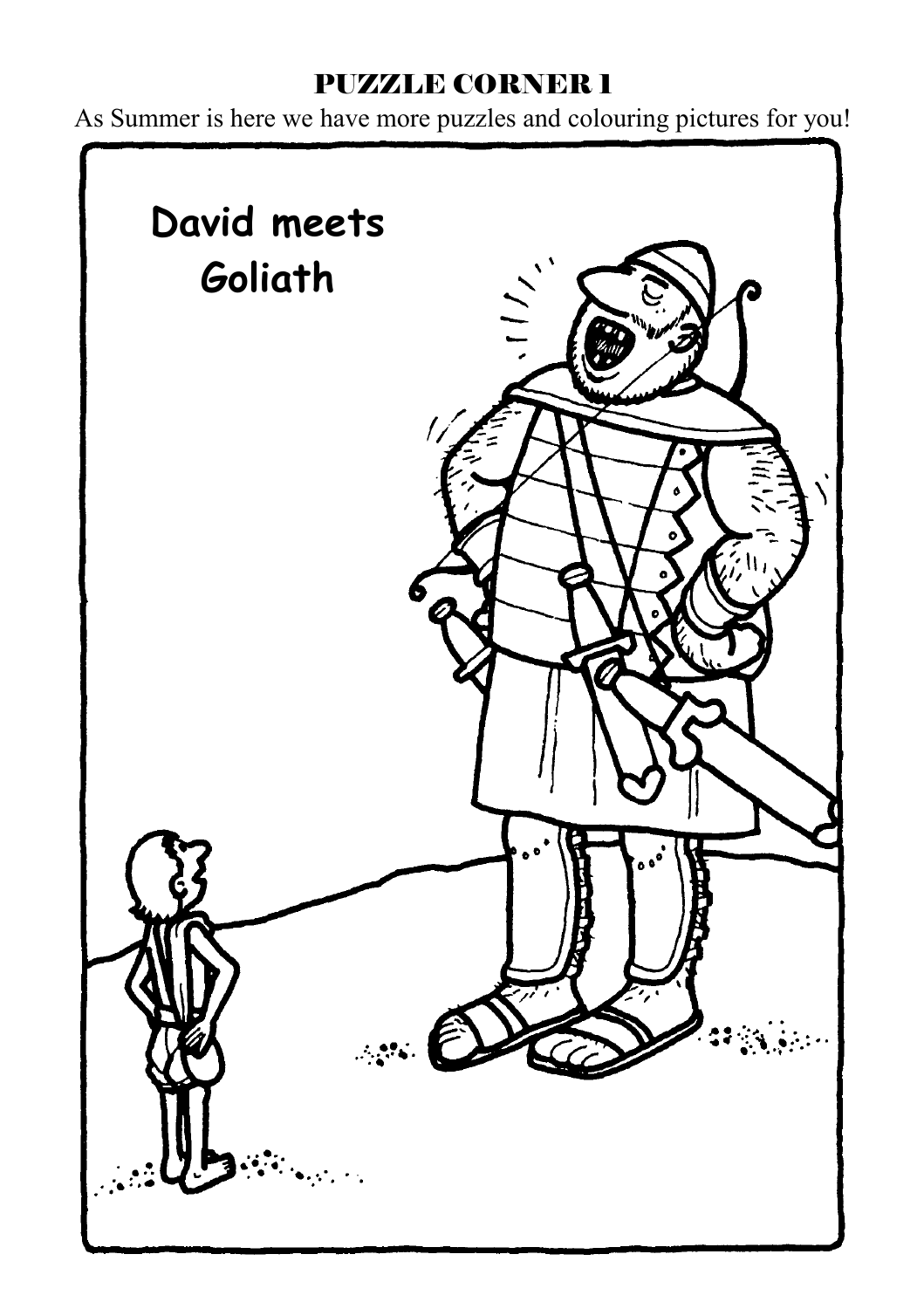# PUZZLE CORNER 2 Bible Cryptic Crossword by Philologus  $\overline{\mathbf{3}}$  $\overline{\mathbf{a}}$  $\overline{11}$  $\overline{12}$  $\overline{13}$  $\overline{17}$

#### **Across**

- Maybe bug in shrub, eating nothing initially, was not consumable? (7,4)
- Meat found in Troas thrown away (5)
- Quiet peer is a jewel (5)
- King in rough sea they hear? (4)
- Woman is envied, oddly (3)
- Bank excluding Italian editor is forced out (7)
- Lie disturbed old priest (3)
- Caught seven dropping off five (4)
- Praise officer after axe is returned (5)
- Pick out God's chosen (5)
- Sunday Devil working in a foolish way (11)

#### **Down**

- Endlessly bore the German neighbour (6)
- Primate wearing red gathered crops (6)
- Make sense of alien going after injured printer (9)
- Bishop with experience brought back creatures (4)
- Asian Republic airways became lost overlooking Washington (5)
- Prince is one starting to release several hostages (9)
- Support for champion (6)
- Unclean partly fulfil thyself (6)
- Grown old and pale (5)
- Second cover moved sideways (4)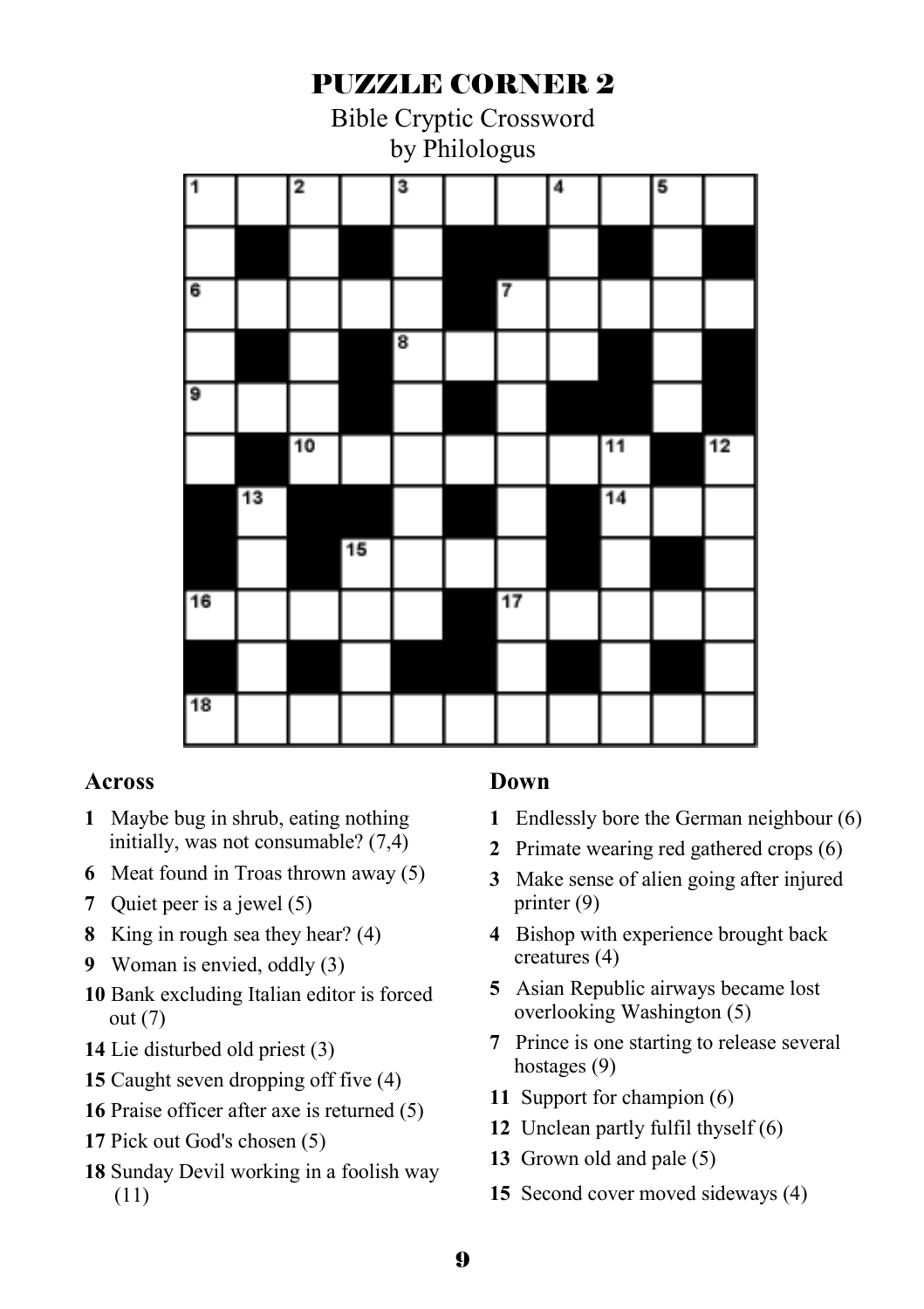# *S I N G F R E E T O W N*

*CHOIR OF SIERRA LEONE SCHOOL FOR THE BLIND* 

# *F I N A L C O N C E R T*  **Friday 17 August 2007**

# **7.30 pm (doors open at 6.30 pm)**

# **CENTRAL HALL WESTMINSTER**

**(Opposite Westminster Abbey) Underground St James's Park or Westminster** 

# **Tickets £10 (Concessions £5)**

**Cheques payable to Milton Margai School for the Blind** 

**There are 20 children and young adults in the choir. All are blind. The UK tour will provide a memorable experience for these exceptionally gifted and talented young people and provide urgently needed funds for the school after the long civil war** 

**For further information contact Liz or Ron Fennell 01895 238635 ron@ronaldfennell.co.uk or liz@ronaldfennell.co.uk**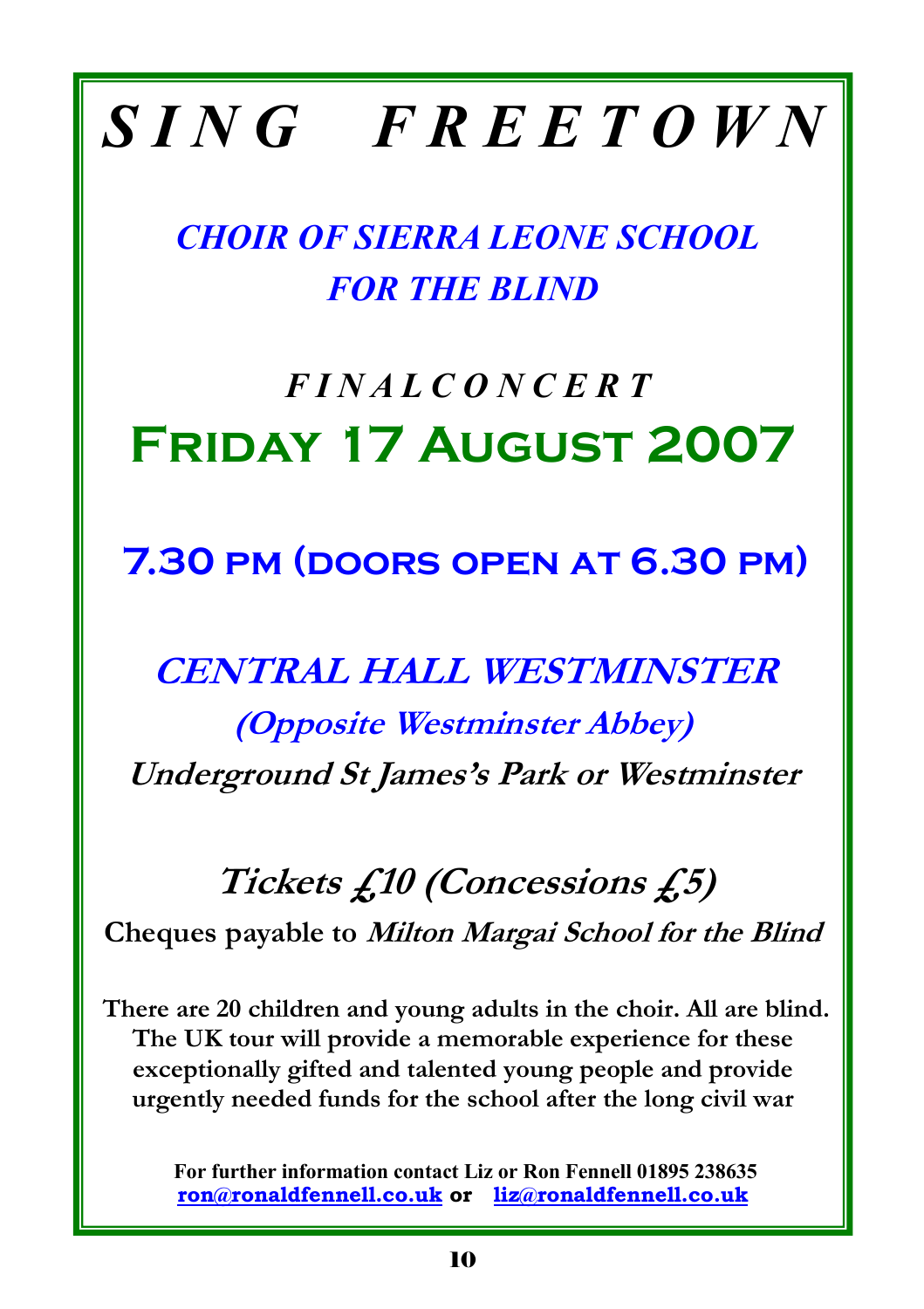### SMITH FAMILY ON THE MOVE

A little boy with a trumpet in the Sunday School at South Wimbledon…….. a cub, and then a scout at church parades…… a quiet teenager with a good sense of fun (usually a partner in crime with Steve Pallister!)…. a thoughtful, contributive member of the YPF, particularly good at music and drama…. a leader for the next generation of young people… a confident adult, business owner, husband and father… competent musician and church steward…..



 A young probationary teacher, living in Wimbledon and teaching in New Malden …..a good colleague…… part of a group of friends and introduced to church …… baptised as a Christian after a visit to Greenbelt…… met Andy and began to come to YPF to help as a leader…… a practical, confident adult, excellent teacher , wife and mother…..



 A little boy with a mass of fair curly hair…..one leg in plaster, clomping up and down the aisles at family services….. a SERIOUS drummer, an aspiring guitarist and keen footballer and s w i m m e r ... a thoughtful, contributor (where have I heard that  $before$ ?!!!) to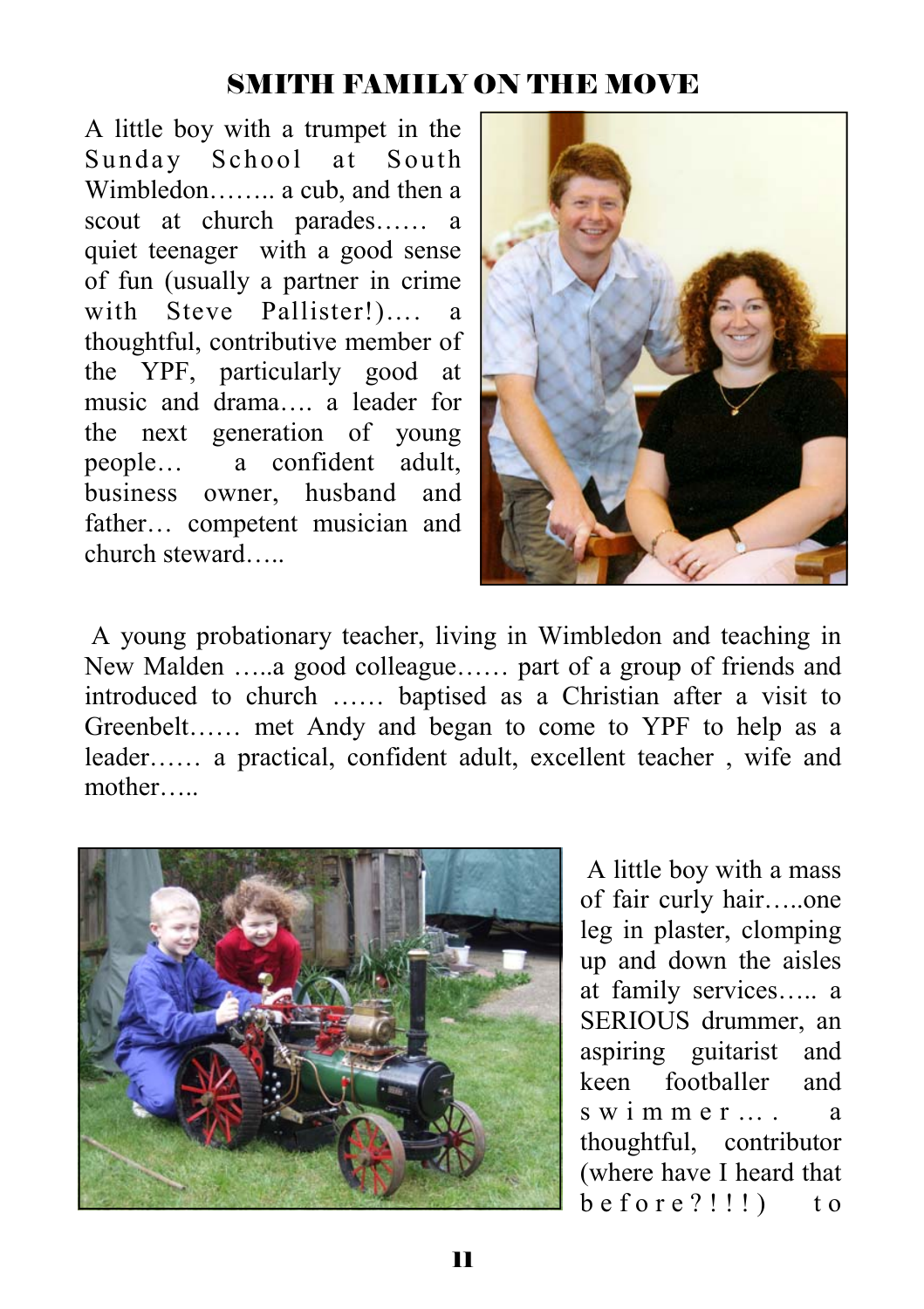everything….. an enquiring mind and an excellent sense of humour…..

 A magic smile…. a head of bubbly curls…… loved by everyone….. fashioned in PINK….. a dancer, an actress, a singer….. mischievous enough to keep us all amused…. always trying to keep up with the "big girls"……. loving, caring and kind…..

 When Andy, Jane, William and Sian move to Dorset this Summer, Martin Way will be saying good-bye to a very special family. Our memories of Andy go back the furthest, but together, he and Jane have become very much part of the church's life. Their home has been open to the young people of Platform 10¾, Jane has worked in the Sunday Club and Andy has served as a church steward and music co-ordinator. Andy was also involved in Sigma and we'll never forget his starring roles of David and Moses! Andy, Jane, William and Sian have also been part of all the other ongoing activities which take place…. weekly worship, picnics, Sunday Club events, discussions, church camp – not to mention the many cars that have been fixed in different places and at unsociable times!

 These are treasured memories, but this is not about looking back. The Smith family are moving into a new phase of their lives. New jobs for Andy and Jane, new schools for Will and Sian, new neighbours to meet, new friends to make and new places in which to witness to their faith. They go with our prayers and our love and we trust that all those events they've been involved in at Martin Way will be part of the foundations on which they will build their future. We look forward to visits to them and by them and to hearing where God's hand leads them…"For we're a travelling, wandering race, we're the people of God"

Love and Blessings!

*Janet and Bob Hamblin*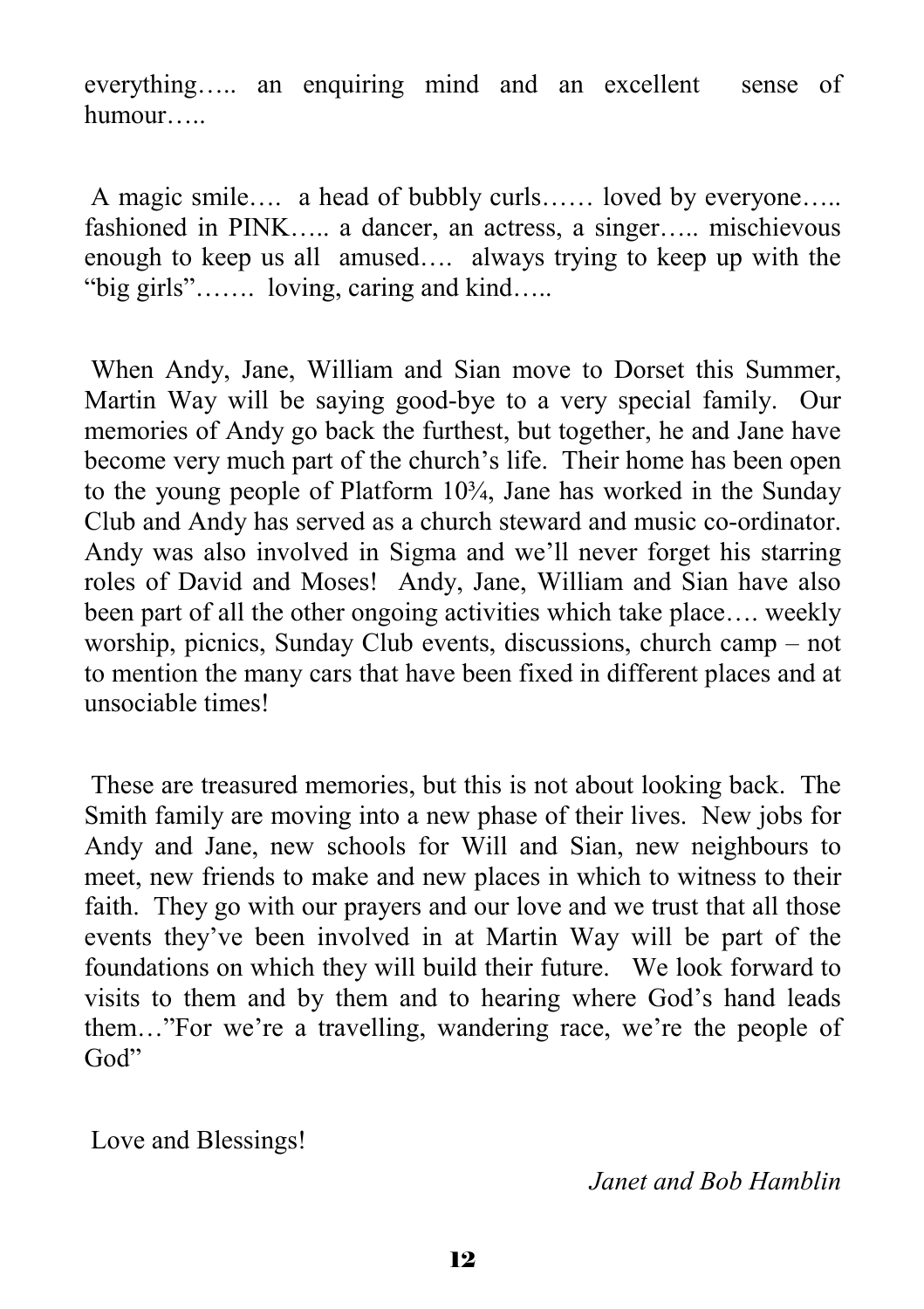# *ASSOCIATION OF BLACK METHODIST*

# *YOUTH CLUBS*

# **Invitation to A Day With ABMYC - Commemorating heroes against the Slave Trade and the Abolition Act**

 On behalf of the above named group, I wish to cordially invite you to its special thanksgiving service entitled 'A DAY WITH ABMYC'. This service will include commemorating those who in Africa, the Caribbean and many parts of the world fought for the abolition of slavery and the Slave Trade Act in the UK.

 The speaker for this occasion is a notable speaker and Black theology scholar Dr. Robert Beckford.

 The service will take place at Walworth Methodist Church, 54 Camberwell Road, London SE5 0EN on the  $22<sup>nd</sup>$  July, commencing at 11am and there will be traditional food from different African and Caribbean countries afterwards. During the time of eating, we shall be entertained with traditional dances and speeches regarding the commemoration of the Slave Trade Act, the ABMYC and its work with young black people.

 I hope you will be able to join us in this commemorative service within the Methodist Church, in remembrance of the heroes against slavery, addressing the facts about the abolition and the Act in the UK.

Until then, please join us to pray for this occasion.

I look forward to seeing you

Rev. Eric M. Mustapha Coordinator ABMYC

Nearest tube station – Elephant & Castle (Northern and Bakerloo Lines) Buses – 12, 35, 40, 68, 171, 176, 468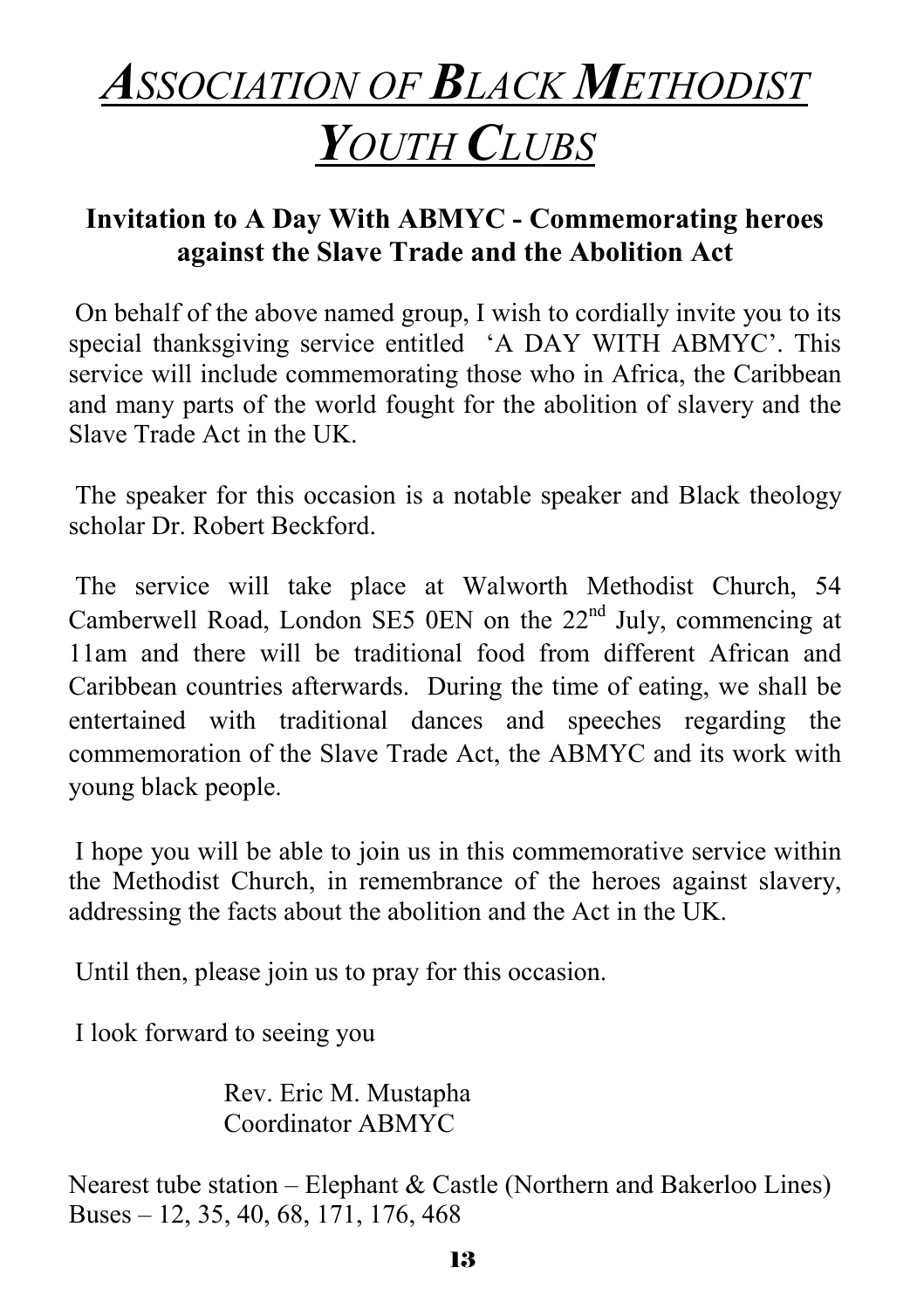## SATAN'S MEETING

Satan called a worldwide convention of demons.

In his opening address he said, "We can't keep Christians from going to church. We can't keep them from reading their Bibles and knowing the truth. We can't even keep them from forming an intimate relationship with their saviour. Once they gain that connection with Jesus, our power over them is broken. So let them go to their churches; let them have their covered dish dinners, BUT steal their time, so they don't have time to develop a relationship with Jesus Christ…."



"This is what I want you to do," said the devil, "Distract them from gaining hold of their Saviour and maintaining that vital connection throughout their day!"

"How shall we do this?" his demons shouted.

"Keep them busy in the non-essentials of life and invent innumerable schemes to occupy their minds," he answered. "Tempt them to spend, spend, spend, and borrow, borrow, borrow."

"Persuade the wives to go to work for long hours and the husbands to work 6-7 days each week, 10-12 hours a day, so they can afford their empty lifestyles."

"Keep them from spending time with their children."

"As their families fragment, soon, their homes will offer no escape from the pressures of work!"

"Over-stimulate their minds so that they cannot hear that still, small voice."

"Entice them to play the radio or cassette player whenever they drive, to keep the TV, VCR, CDs and their PCs going constantly in their home and see to it that every store and restaurant in the world plays non-biblical music constantly."

"This will jam their minds and break that union with Christ."

"Fill the coffee tables with magazines and newspapers."

"Pound their minds with the news 24 hours a day."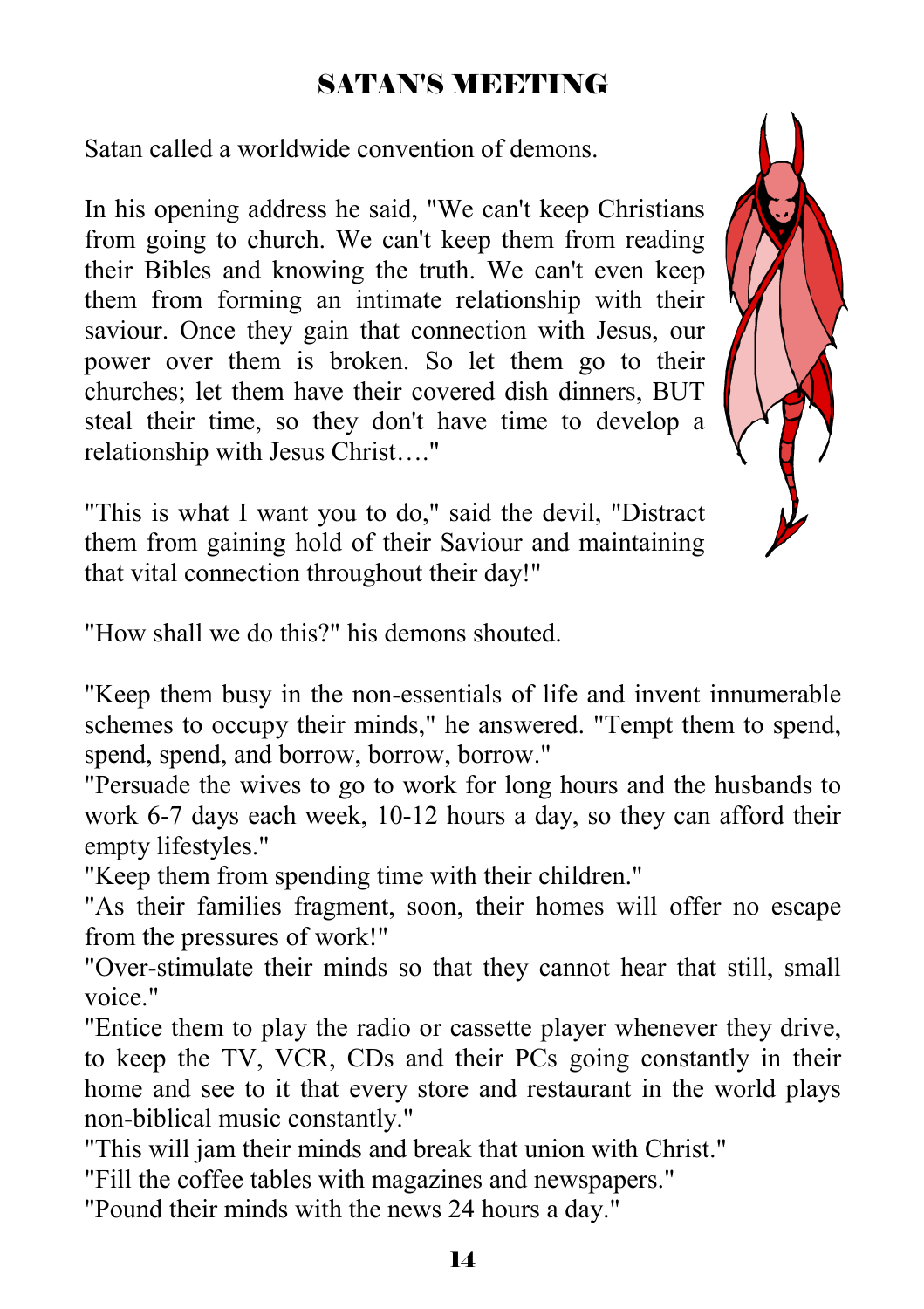"It will work!" "It will work!"

It was quite a plan!

The demons went eagerly to their assignments causing Christians everywhere to get busier and more rushed, going here and there. Having little time for their God or their families. Having no time to tell others about the power of Jesus to change lives.

I guess the question is, has the devil been successful in his schemes? You be the judge!!!!!

Does "BUSY" mean: B-eing U-nder S-atan's Y-oke?

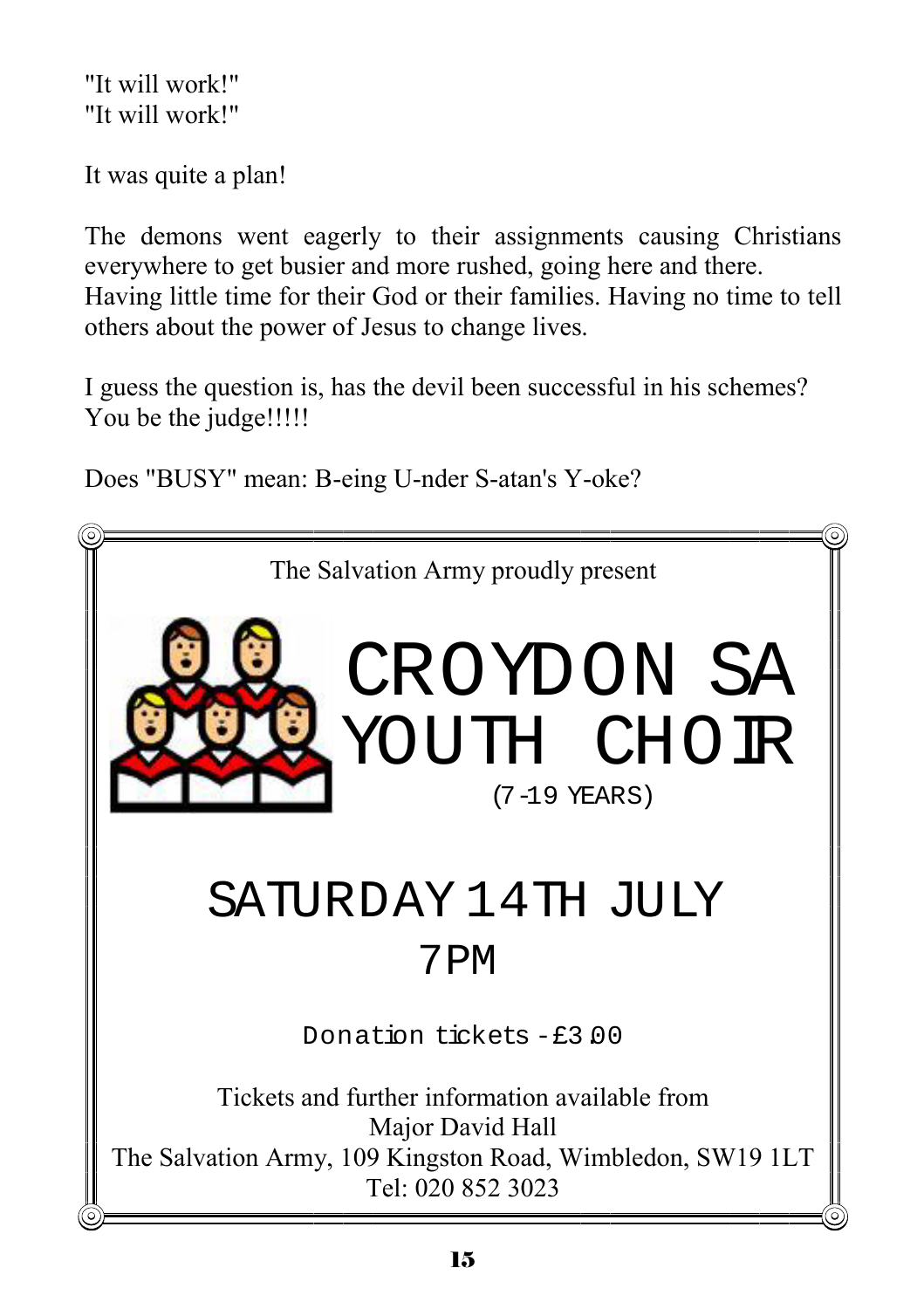

# NEW SMOKING LAWS

Please note that the commonly observed practice of not smoking in the church has now become a legal requirement. **From 1st July it became illegal to smoke anywhere inside the church premises.** Anyone who does smoke *inside* the building could receive a fixed penalty notice and the church may also be fined if it does not prevent smoking. The legally required signs have been displayed.

 The new smoke free law has been introduced in virtually all enclosed public places and workplaces to protect everyone from the harmful effects of second-hand smoke which contains 4,000 chemicals, over 50 of which can cause cancer.



Christian Aid week was during 13th - 20th May this year. We were very active once again and a big thank you to all who collected and/or walked to rise funds for such a worthy cause.

Door to Door £918.98

Sponsored Walk £486.50 (included in this is some money still to be collected)

### **Making this years total = £1405.48**

This is a great result and please, please would people think and pray about Christian Aid and its work through out the year.

*Tony Loft* 

 $\leq 0$  >  $\leq$ 

# STRAWBERRY TEA AND BARBEQUE

You are invited to a Strawberry Tea at 3pm on Sunday 1st July, followed by a Barbeque (subject to the weather).

All money raised will be for the Rafiki Trust Project in Magina.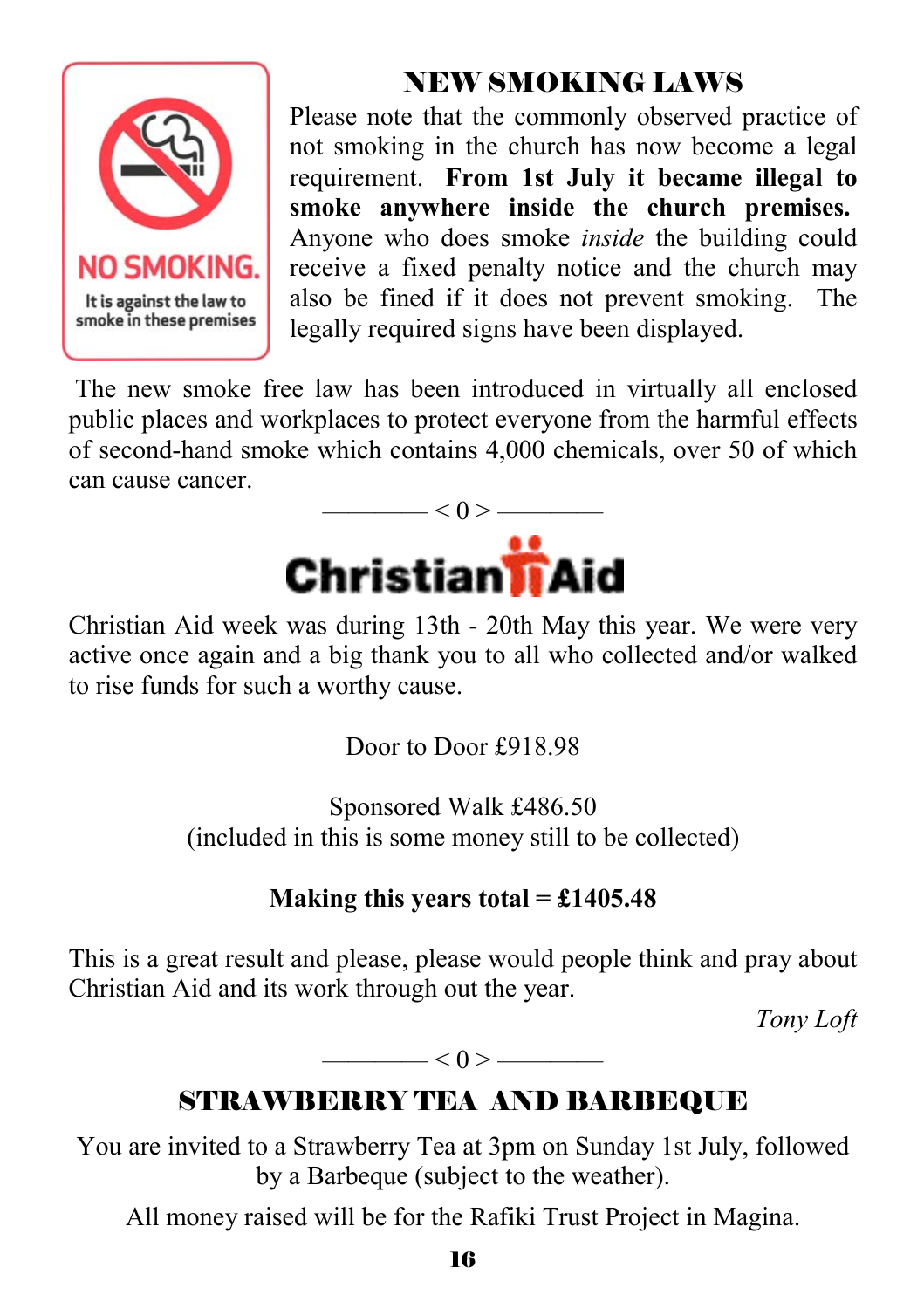

# FAIRTRADE RECIPES Fairtrade Crumbly Banana Squares

2 medium Fairtrade bananas, mashed

175g Fairtrade sugar 175g margarine 225g self raising flour 100g porridge oats 25g sultanas (or similar) Caster sugar



- Warm your oven to 200°C
- Cream the sugar and margarine together
- Cut in the flour and oats to make a crumbly mixture
- Sprinkle half into a baking tray (12 by 8 inch) and press down lightly
- Spread over the bananas and sprinkle the dried fruit
- Sprinkle the rest of the mixture over and again press down lightly
- Bake it for 25 to 30 mins until golden
- Sprinkle with caster sugar
- Wait until it cools (if you can) and cut into appropriately-sized chunks

# PUZZLE **CORNER** ANSWERS

Solution to the Bible themed Crossword from last month's **Newsletter** 

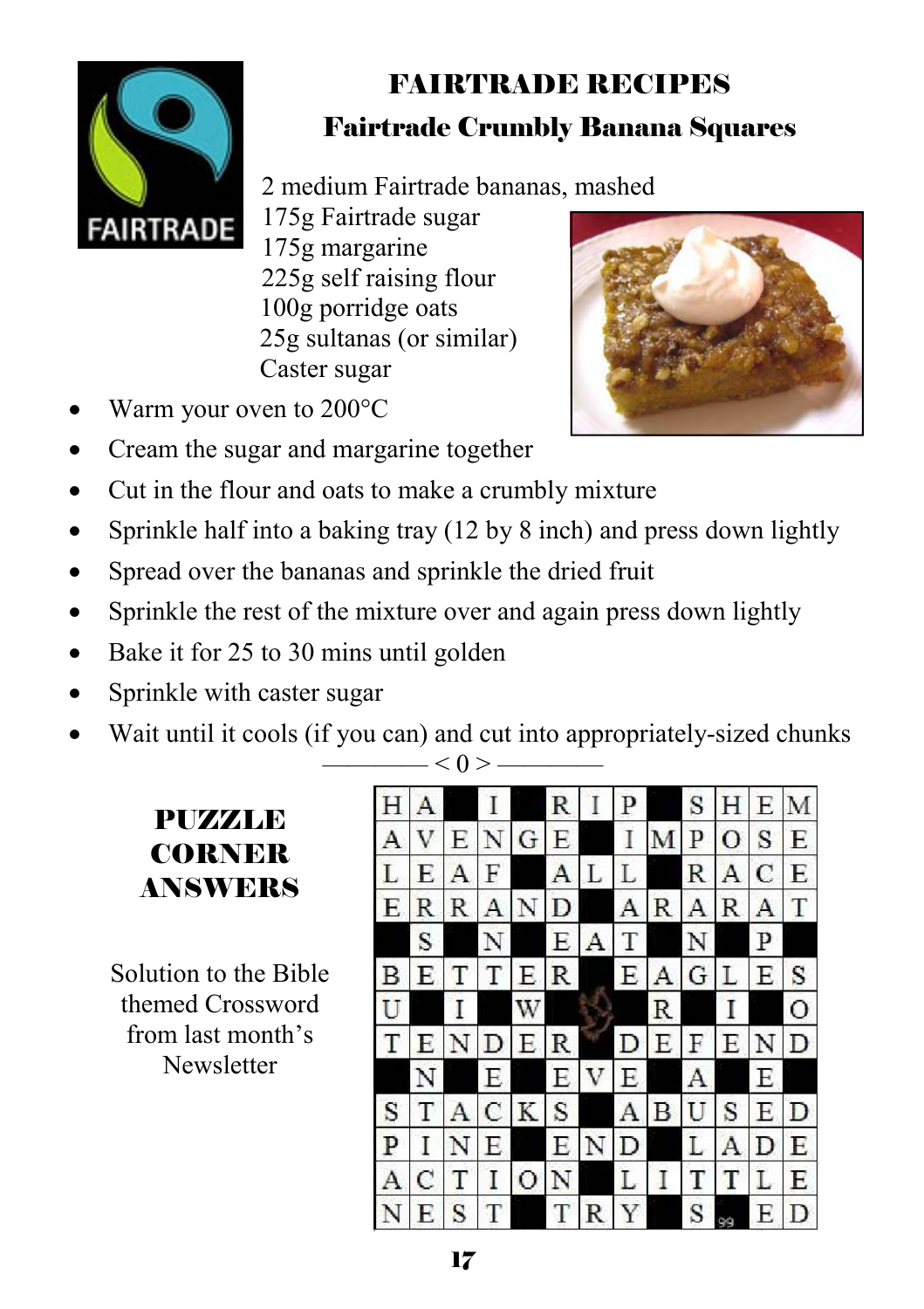



# **CHURCH DIARY**

| Sun      | $\mathbf{1}$ | 10.30 am                        | All Age Worship led by Rev John Nyota                                      |
|----------|--------------|---------------------------------|----------------------------------------------------------------------------|
|          |              | $3.00 \text{ pm}$               | Strawberry Tea                                                             |
|          |              | $6.30 \text{ pm}$               | Communion Service led by Rev John Nyota                                    |
|          |              | 7.30 pm                         | Barbeque (subject to the weather)                                          |
| Tue      |              | 3 10-12 noon                    | Coffee and Chat                                                            |
|          |              | 8.00 pm                         | Time for Prayer                                                            |
| Fri      | 6            | $12.30 \text{ pm}$              | Luncheon Club                                                              |
| Sun      | 8            | $10.30$ am                      | Communion Service led by Rev John Nyota                                    |
| Tue      | 10           | $10-12$ noon                    | Coffee and Chat                                                            |
|          |              | $8.00 \text{ pm}$               | Time for Prayer                                                            |
| Sun $15$ |              | 10.30 am                        | Praise Service led by Rev John Nyota                                       |
|          |              | Tue 17 10-12 noon               | Coffee and Chat                                                            |
|          |              | 7.30 pm                         | Men's Supper Club – David Roe - Pub Signs                                  |
| Fri      | 20           | $12.30 \text{ pm}$              | Luncheon Club                                                              |
| Sat      | 21           |                                 | Church Summer Camp at Swanage until 28th July                              |
| Sun $22$ |              | $10.30$ am<br>$6.30 \text{ pm}$ | Morning Service led by Rev John Nyota<br>Bible Study led by Rev John Nyota |
|          |              | Tue 24 10-12 noon               | Coffee and Chat                                                            |
|          |              | 8.00 pm                         | Time for Prayer                                                            |
| Weds25   |              | $10.30$ am                      | Morning Communion                                                          |
| Sun $29$ |              | 10.30 am                        | Morning Service led by Rev Charlotte Elvey                                 |

*Please refer to the Website (www.martinway.org.uk) or Weekly Notice Sheet for any additional information*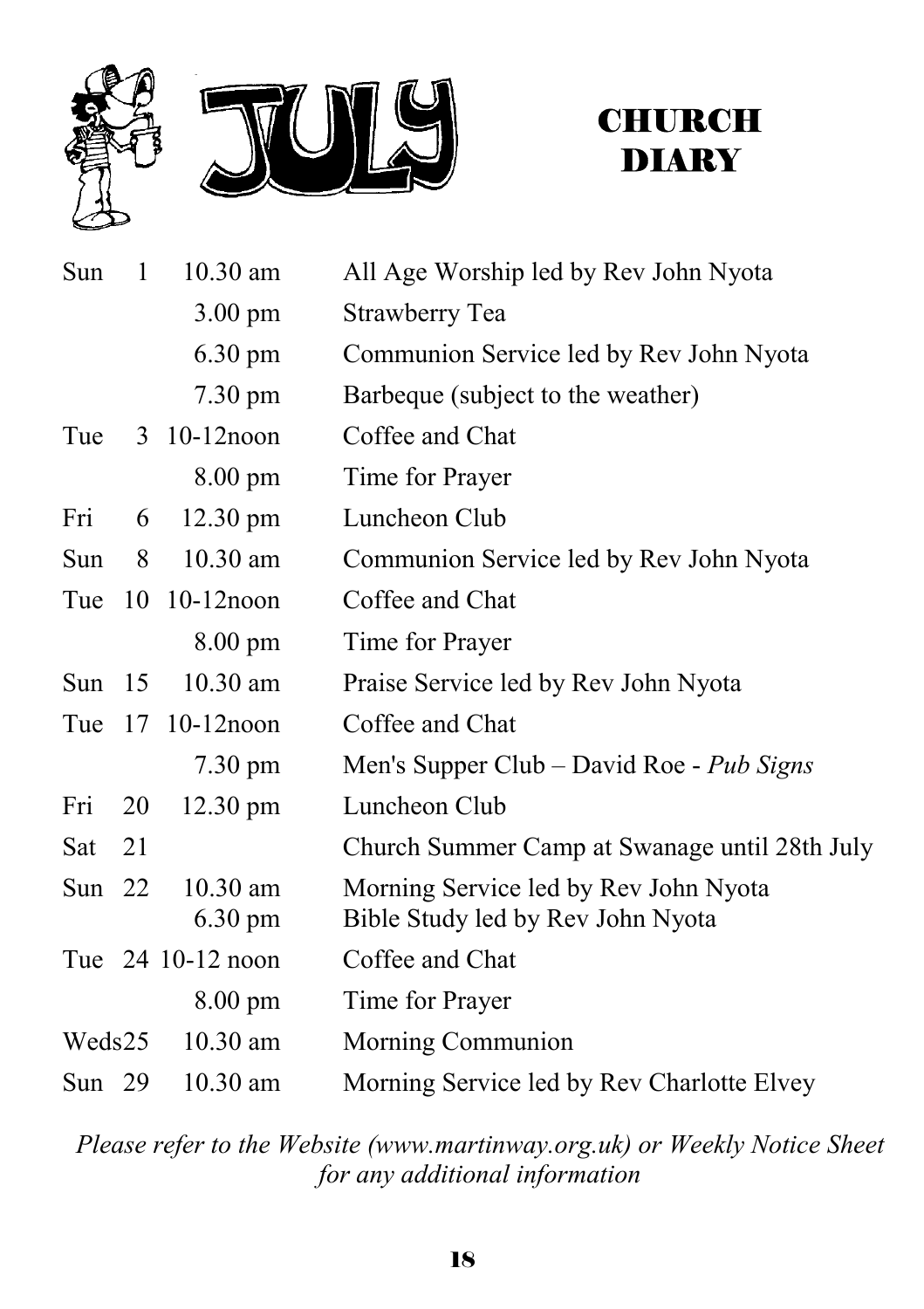

| Sun | $5 \t10.30$ am<br>$6.30 \text{ pm}$  | All Age Worship led by David Somers<br>Communion Service led by Rev Margaret Adams |
|-----|--------------------------------------|------------------------------------------------------------------------------------|
| Tue | 7 10-12 noon                         | Coffee and Chat                                                                    |
|     | $8.00 \text{ pm}$                    | Time for Prayer                                                                    |
|     | Sun 12 10.30 am<br>Tue 14 10-12 noon | Communion Service led by Rev Barrie Tabraham<br>Coffee and Chat                    |
|     | $8.00 \text{ pm}$                    | Time for Prayer                                                                    |
|     | Sun 19 10.30 am                      | Morning Service led by Tony Loft                                                   |
|     | Tue 21 10-12 noon                    | Coffee and Chat                                                                    |
|     | Sun 26 10.30 am<br>$6.30 \text{ pm}$ | Morning Service led by Bill Cox<br>Bible Study led by Mark Williamson              |
|     | Tue 28 10-12 noon                    | Coffee and Chat                                                                    |
|     | $8.00 \text{ pm}$                    | Time for Prayer                                                                    |
|     |                                      |                                                                                    |

 $\left| \alpha \right| < 0 >$ 

We wish all of those who celebrate a birthday during these months a very

*Happy Birthday* 

and especially to:

**Jessica Haze on 26th July Emily Bacon on 5th August Rebecca Smith on 11th August**